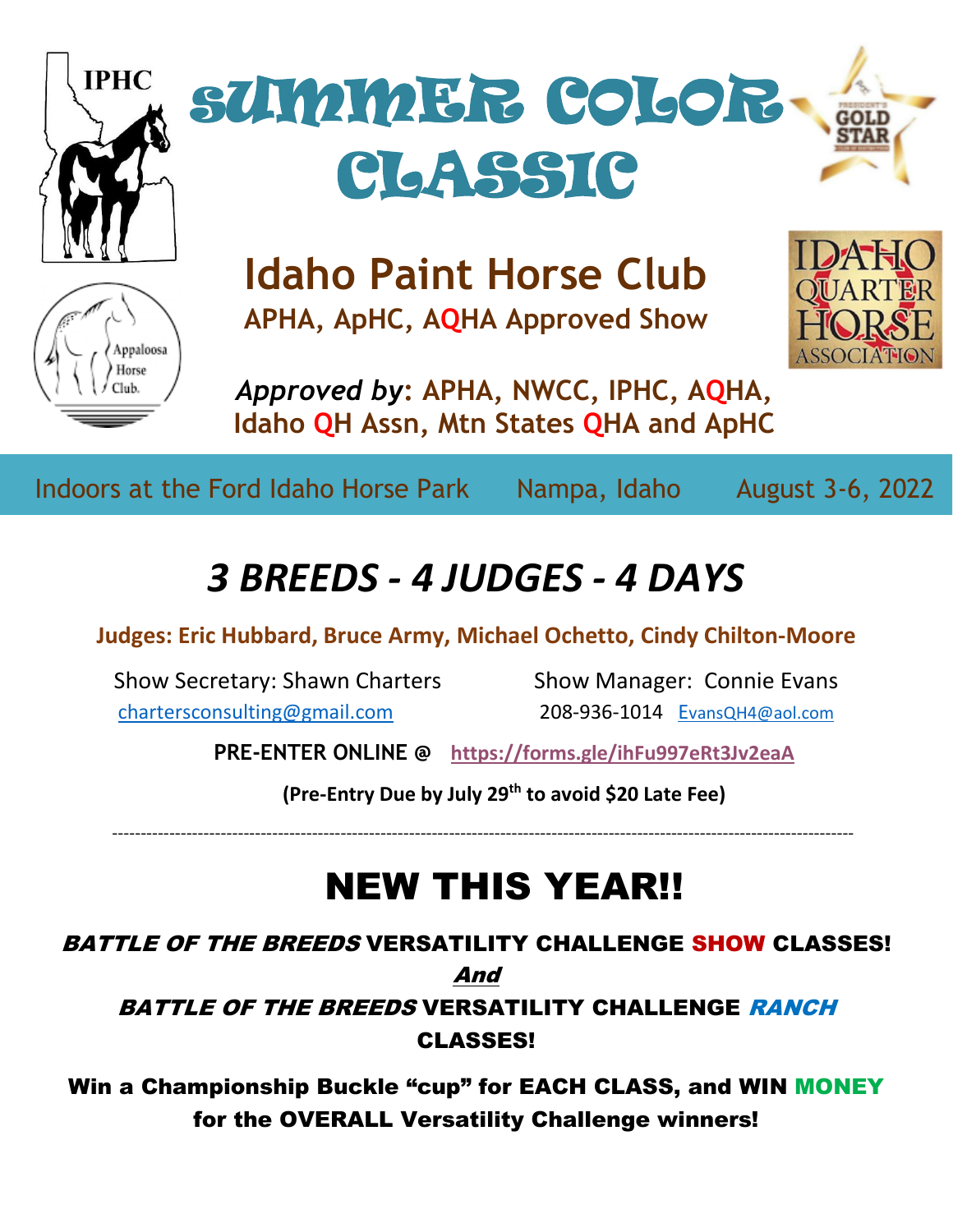# **New LOW Entry Fees and All Week Flat Fees!**

## **APHA**

| Individual Class Fees - Open, Amateur, Nov. Am                                   | \$40.00            |
|----------------------------------------------------------------------------------|--------------------|
| <b>Individual Class Fees - Youth and Novice Youth</b>                            | \$20.00            |
| Flat Fee for All APHA Classes - 1 horse any rider                                | \$300.00           |
| <b>Flat Fee for All APHA Youth classes ONLY</b>                                  | \$200.00           |
| <b>APHA Show Fee Per Horse</b>                                                   | \$20.00            |
| <b>NWCC Fee \$1.00/Judge/Class</b>                                               | \$4.00             |
| Office Fee per Horse - one time                                                  | \$25.00            |
| <b>AQHA</b>                                                                      |                    |
| Individual Class Fees - Open, Amateur, Nov. Am                                   | \$40.00            |
| <b>Individual Class Fees - Youth and Novice Youth</b>                            | \$20.00            |
| Flat Fee for All AQHA Classes - 1 horse any rider                                | \$300.00           |
| Flat Fee for All AQHA Youth classes ONLY                                         | \$200.00           |
| <b>AQHA Show/Drug Fee Per Horse</b>                                              | \$32.00            |
| <b>IQHA Fee \$1.00/Judge/Class</b>                                               | \$4.00             |
| MSQHA Fee \$1.00/Judge/Class                                                     | \$4.00             |
| Office Fee per Horse - one time                                                  | \$25.00            |
| <b>ApHC</b>                                                                      |                    |
| Individual Class Fees - Open, Non-Pro, Nov. Non-Pro                              | \$40.00            |
| <b>Individual Class Fees - Youth and Novice Youth</b>                            | \$20.00            |
| Flat Fee for All ApHC Classes - 1 horse any rider                                | \$300.00           |
| <b>Flat Fee for All ApHC Youth classes ONLY</b>                                  | \$200.00           |
| ApHC Points Fee - OPEN - \$2.00/Judge/Class                                      | \$8.00             |
| ApHC Points Fee - Non Pro & Youth \$1.00/Judge/Class                             | \$4.00             |
| Office Fee per Horse - one time                                                  | \$25.00            |
| <b>MISC Fees</b>                                                                 |                    |
| Late fee – entry received after July 29<br>Trail/Jumping/Obstacle Fee - one time | \$20.00<br>\$10.00 |
| Warm Up Western Pleasure or HUS Rail Classes                                     | \$10.00            |
| Battle of the Breeds Versatility - each class                                    | \$30.00            |
| (\$10 to office, \$20.00 to Overall Jackpot Winners)                             |                    |
| Battle of the Breeds Versatility - all 5 classes - flat fee                      | \$125.00           |
| Battle of the Breeds Ranch Versatility - all 3 classes - flat fee                | \$75.00            |

STALLS - Stalls are **\$30.00 per night**. Reserve your stalls and RV spaces with the Ford Idaho Horse Park. See stall reservation sheet. No Outside shavings allowed. **Haul in Fee \$25 horse/one-time fee – one or all 4 days!**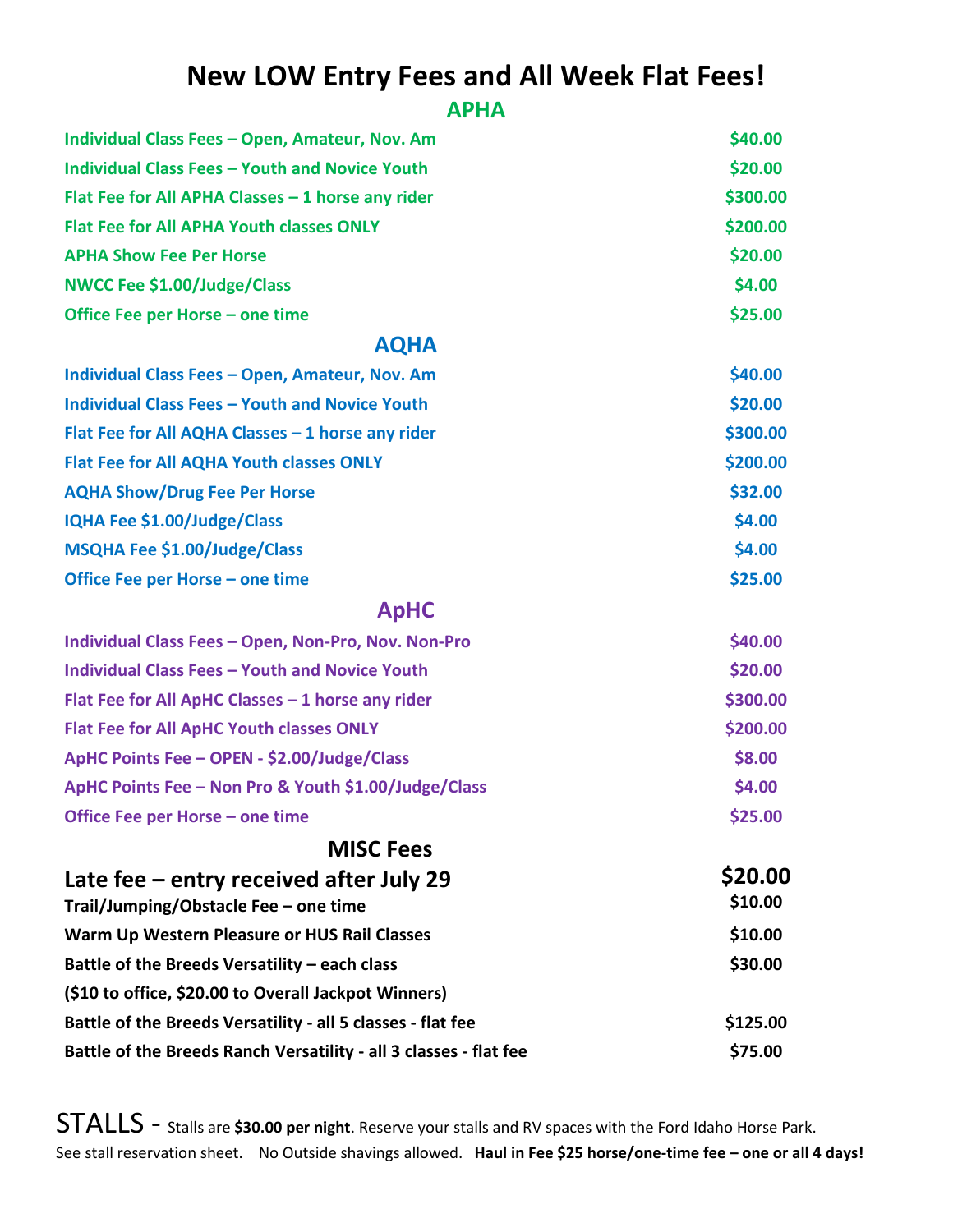## *Wednesday – August 3rd – 7:30 a.m.*

## **ApHC HUNTER IN HAND**

- **1. ApHC Hunter In Hand Mares**
- **2. ApHC Youth Hunter in Hand Mares**
- **3. ApHC Non-Pro Hunter in Hand Mares**
- **4. ApHC Hunter in Hand Geldings**
- **5. ApHC Youth Hunter in Hand Geldings**
- **6. ApHC Non-Pro Hunter in Hand Geldings**
- **7. ApHC Hunter in Hand Stallions**
- **8. ApHC Non-Pro Hunter in Hand Stallions**

## **APHA HALTER STALLIONS**

- **9. APHA Weanling Stallions**
- **10. APHA Jr. Stallions 2 and Under**
- **11. APHA Sr. Stallions 3 and Over**
- **12. APHA Performance Stallions**
- **Grand & Reserve APHA Stallions**
- **13. APHA SPB Stallions**
- **14. APHA SPB Performance Stallions**
- **Grand & Reserve APHA SPB Stallions**
- **15. APHA Amateur Stallions**
- **16. APHA Amateur Performance Stallions**
- **Grand & Reserve APHA Amateur Stallions**
- **17. APHA Amateur SPB Stallions**

## **APHA HALTER GELDINGS**

- **18. APHA Weanling Geldings**
- **19. APHA Jr. Geldings 2 and Under**
- **20. APHA Sr. Geldings 3 and Over**
- **21. APHA Performance Geldings**
- **Grand & Reserve APHA Geldings**
- **22. APHA SPB Geldings**
- **23. APHA SPB Performance Geldings**
- **Grand & Reserve APHA SPB Geldings**
- **24. APHA Amateur Geldings**
- **25. APHA Amateur Performance Geldings Grand & Reserve APHA Amateur Geldings**
- **26. APHA Amateur SPB Geldings**
- **27. APHA Youth Geldings**
- **28. APHA Youth Performance Geldings Grand & Reserve APHA Youth Geldings**
- **29. APHA Youth SPB Geldings**

## **APHA HALTER MARES**

**30. APHA Weanling Mares 31. APHA Jr. Mares 2 and Under 32. APHA Sr. Mares 3 and Over 33. APHA Performance Mares Grand & Reserve APHA Mares 34. APHA SPB Mares 35. APHA SPB Performance Mares Grand & Reserve APHA SPB Mares 36. APHA Amateur Mares 37. APHA Amateur Performance Mares Grand & Reserve APHA Amateur Mares 38. APHA Amateur SPB Mares 39. APHA Youth Mares 40. APHA Youth Performance Mares Grand & Reserve APHA Youth Mares 41. APHA Youth SPB Mares**

#### **APHA COLOR CLASSES**

- **42. APHA Overo Color**
- **43. APHA Tobiano Color**
- **44. APHA Youth Overo Color**
- **45. APHA Youth Tobiano Color**
- **46. APHA Amateur Overo Color**
- **47. APHA Amateur Tobiano Color**

## **ApHC HALTER**

- **48. ApHC Jr. Stallions 2 and Under**
- **49. ApHC Sr. Stallions 3 and Over**
- **50. ApHC Performance Halter Stallions**
- **Grand & Reserve ApHC Stallions**
- **51. ApHC Non-Pro Stallions All Ages**
- **52. ApHC Jr. Geldings 2 and Under**
- **53. ApHC Sr. Geldings 3 and Over**
- **54. ApHC Performance Halter Geldings**
- **Grand & Reserve ApHC Halter Geldings**
- **55. ApHC Non-Pro Geldings**
- **56. ApHC Youth Geldings**
- **57. ApHC Jr. Mares 2 and Under**
- **58. ApHC Sr. Mares 3 and Over**
- **59. ApHC Performance Halter Mares**
- **Grand & Reserve ApHC Halter Mares**
- **60. ApHC Non-Pro Halter Mares**
- **61. ApHC Youth Mares**
- **62. ApHC FPD All Ages All Sexes**
- **63. ApHC Most Colorful at Halter**
- **64. ApHC Non-Pro Most Colorful at Halter**

#### **AQHA HALTER STALLIONS**

- **65. AQHA Yearling Stallions**
- **66. AQHA 2-Year-Old Stallions**
- **67. AQHA 3-Year-Old Stallions**
- **68. AQHA Aged Stallions 4 & Over**
- **69. AQHA Performance Halter Stallions**
- **Grand & Reserve AQHA Stallions**
- **70. AQHA Amateur Yearling Stallion**
- **71. AQHA Amateur 2-Year-Old Stallions**
- **72. AQHA Amateur 3-Year-Old Stallions**
- **73. AQHA Amateur Aged Stallions 4 & Over**
- **74. AQHA Amateur Performance Halter Stallions**
- **Grand & Reserve AQHA Amateur Stallions**

#### **AQHA HALTER GELDINGS**

- **75. AQHA Yearling Geldings**
- **76. AQHA 2-Year-Old Geldings**
- **77. AQHA 3-Year-Old Geldings**
- **78. AQHA Aged Geldings 4 & Over**
- **79. AQHA Performance Halter Geldings**
- **Grand & Reserve AQHA Geldings**
- **80. AQHA Amateur Yearling Geldings**
- **81. AQHA Amateur 2-Year-Old Geldings**
- **82. AQHA Amateur 3-Year-Old Geldings**
- **83. AQHA Amateur Aged Geldings 4 & Over**
- **84. AQHA Amateur Performance Halter Geldings**
- **Grand & Reserve AQHA Amateur Geldings**
- **85. AQHA Youth Yearling Geldings**
- **86. AQHA Youth 2-Year-Old Geldings**
- **87. AQHA Youth 3-Year-Old Geldings**
- **88. AQHA Youth Aged Geldings 4 & Over**
- **89. AQHA Youth Performance Halter Geldings**
- **Grand & Reserve AQHA Youth Geldings**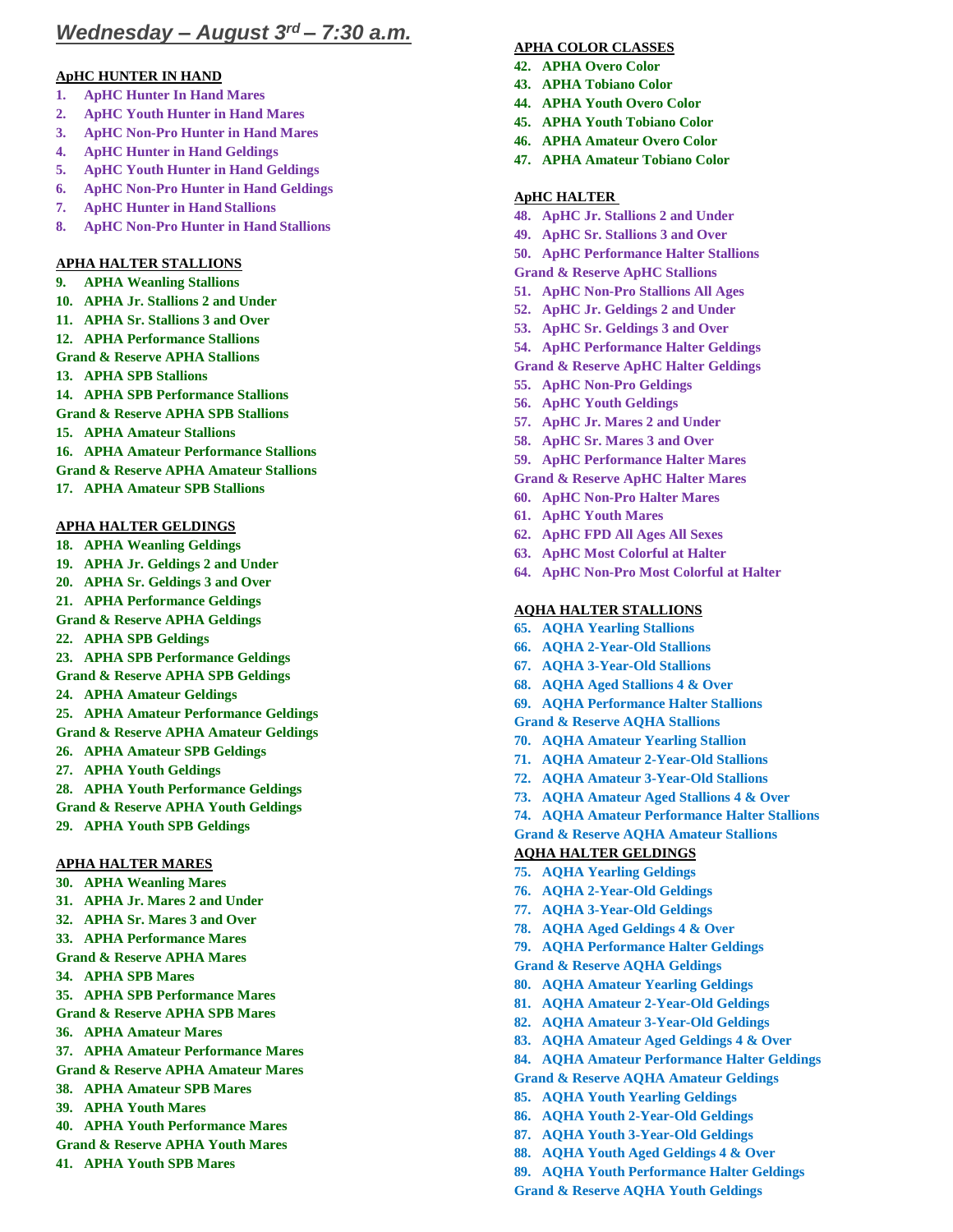#### **AQHA HALTER MARES**

**90. AQHA Yearling Mares 91. AQHA 2-Year-Old Mares 92. AQHA 3-Year-Old Mares 93. AQHA Aged Mares 4 & Over 94. AQHA Performance Halter Mares Grand & Reserve AQHA Mares 95. AQHA Amateur Yearling Mares 96. AQHA Amateur 2-Year-Old Mares 97. AQHA Amateur 3-Year-Old Mares 98. AQHA Amateur Aged Mares 4 & Over 99. AQHA Amateur Performance Halter Mares Grand & Reserve AQHA Amateur Mares 100. AQHA Youth Yearling Mares 101. AQHA Youth 2-year-Old Mares 102. AQHA Youth 3-Year-Old Mares 103. AQHA Youth Aged Mares 4 & Over 104. AQHA Youth Performance Halter Mares Grand & Reserve AQHA Youth Mares**

## **105.** *BATTLE OF THE BREEDS* **VERSATILITY**

 **HALTER CLASS - \$30 entry, winner to receive a beautiful buckle "mug" – points earned in this class count toward the overall Versatility Award** 

### **SHOWMANSHIP**

- **106. APHA Youth 10/Under W/T Showmanship**
- **107. APHA Youth 11–18 W/T Showmanship**
- **108. APHA Amateur W/T Showmanship**
- **109. APHA Novice Youth Showmanship**
- **110. APHA 13/Under Youth Showmanship**
- **111. APHA 18 Under Youth Showmanship All Paint Registry**
- **112. APHA Novice Amateur Showmanship**
- **113. APHA Amateur Showmanship**

## **All Paint Registry**

- **114. APHA Amateur Masters Showmanship All Paint Registry**
- **115. ApHC 10 Under W/T Showmanship**
- **116. ApHC Novice Youth 18/U Western Showmanship**
- **117. ApHC 18 Under Youth Western Showmanship**
- **118. ApHC Novice Non-Pro Western Showmanship**
- **119. ApHC Non-Pro Western Showmanship**
- **120. AQHA Level 1 Youth Showmanship**
- **121. AQHA Youth 13 & Under Showmanship**
- **122. AQHA Youth 14-18 Showmanship**
- **123. AQHA Level 1 Amateur Showmanship**
- **124. AQHA Amateur Showmanship**
- **125. AQHA Select Showmanship**

#### **LONGE LINE**

- **126. APHA Yearling Longe Line**
- **127. APHA Amateur Yearling Longe Line**
- **128. APHA SPB Yearling Longe Line**
- **129. APHA Amateur SPB Yearling Longe Line**
- **130. APHA 2yr Old Longe Line**
- **131. APHA Amateur 2yr Old Longe Line**
- **132. ApHC Yearling Longe Line**
- **133. ApHC Yearling Non-Pro Longe Line**

## Exhibitor "BOOT RACE" – "WIN A PAIR OF BOOTS" No Entry Fee – *Sign up in the Office, for a boot scootin' good time!*

#### **PLEASURE DRIVING**

**134. APHA Pleasure Driving 135. APHA Amateur Pleasure Driving 136. ApHC Pleasure Driving All Ages 137. ApHC Non-Pro Pleasure Driving 138. AQHA Pleasure Driving 139. AQHA Amateur Pleasure Driving**

#### **REINING**

- **140. APHA Novice Youth Reining**
- **141. APHA Youth Reining**
- **142. APHA Youth SPB Reining**
- **143. APHA Novice Amateur Reining**
- **144. APHA Amateur Reining**
- **147. APHA Open All Ages**
- **148. APHA Open SPB Reining**
- **149. ApHC 18 Under Youth Reining**
- **150. ApHC Novice Non-Pro Reining**
- **151. ApHC Non-Pro Reining**
- **152. ApHC Junior Reining**
- **153. ApHC Senior Reining**
- **154. AQHA L1 Youth Reining**
- **155. AQHA Youth Reining**
- **156. AQHA Junior Reining**
- **157. AQHA L1 Amateur Reining**
- **158. AQHA Amateur Reining**
- **159. AQHA Select Reining**
- **160. AQHA Senior Reining**

## **RANCH REINING**

- **161. APHA Youth 18 & Under Ranch Reining**
- **162. APHA SPB Youth 18 & Under Ranch Reining**
- **163. APHA Amateur Ranch Reining**
- **164. APHA Amateur SPB Ranch Reining**
- **165. APHA Open Ranch Reining**
- **166. APHA Open SBP Ranch Reining**
- **167. ApHC Junior Ranch Reining**
- **168. ApHC Senior Ranch Reining**
- **169. ApHC Non-Pro Ranch Reining**
- **170. ApHC 18 Under Youth Ranch Reining**

## **WEDNESDAY EVENING** August 3rd Trail Warmup in Coverall Arena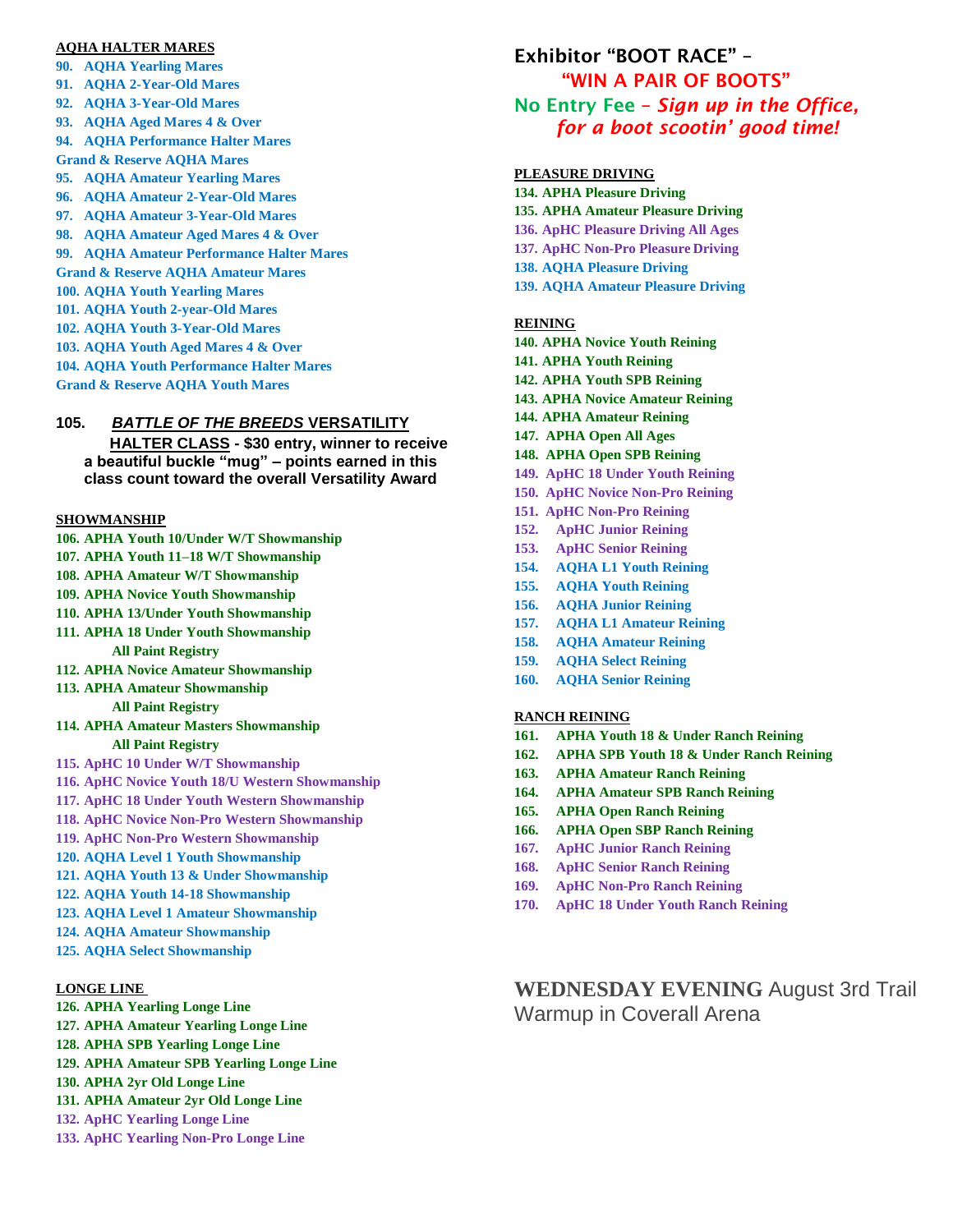## **Thursday – August 4th - 7:30 a.m.**

## **TRAIL**

- **171. APHA Yearling In-Hand Trail**
- **172. APHA Amateur Yearling In-Hand Trail**
- **173. APHA SPB Yearling In-Hand Trail**
- **174. APHA Amateur SPB Yearling In-Hand Trail**
- **175. APHA 2-Year-Old In-Hand Trail**
- **176. APHA Amateur 2-Year-Old In-Hand Trail**
- **177. APHA Green Trail**
- **178. APHA Youth 10/Under W/T Trail**
- **179. APHA Youth 11–18 W/T Trail**
- **180. APHA Amateur W/T Trail**
- **181. APHA Amateur SPB Trail**
- **182. APHA Novice Amateur Trail 183. APHA Novice Youth Trail**
- **184. APHA 13/Under Youth Trail**
- **185. APHA 18 Under Youth Trail**
- **186. APHA SPB Youth Trail 18/Under**
- **187. APHA Junior Trail**
- **188. APHA Amateur Trail**
- **189. APHA Amateur Masters Trail**
- **190. APHA Open SPB Trail**
- **191. APHA Senior Trail**
- **192. ApHC Yearling In-Hand Trail**
- **193. ApHC Green Horse Trail**
- **194. ApHC 10/Under W/T Trail**
- **195. ApHC Non-Pro Walk Trot Trail**
- **196. ApHC Novice Non-Pro Trail**
- **197. ApHC 18 Under Youth Trail**
- **198. ApHC Junior Trail**
- **199. ApHC Non-Pro Trail**
- **200. ApHC Senior Trail**

## **AQHA – No Cross Entry with TRAIL 228-232**

- **201. AQHA L1 Walk Trot Youth Trail**
- **202. AQHA L1 Walk Trot Amateur Trail**
- **203. AQHA L1 Trail**
- **204. AQHA L1 Youth Trail**
- **205. AQHA Youth 13 & Under Trail**
- **206. AQHA Youth 14-18 Trail**
- **207. AQHA Junior Trail**
- **208. AQHA L1 Amateur Trail**
- **209. AQHA Amateur Trail**
- **210. AQHA Amateur Select Trail**
- **211. AQHA Senior Trail**

## Exhibitor –"Dog Race"

*WHO has the FASTEST dog in TOWN?* No Entry Fee – *Sign up in the Office, for a dog gone good time!* 

## **RANCH TRAIL – APHA To Be Run Concurrently**

- **With Respective Ranch Pleasure**
- **212. APHA Open Ranch Trail**
- **213. APHA Open Ranch Pleasure**
- **214. APHA Open SPB Ranch Trail**
- **215. APHA Open SPB Ranch Pleasure**
- **216. APHA Amateur Ranch Trail**
- **217. APHA Amateur Ranch Pleasure**
- **218. APHA Amateur SPB Ranch Trail**
- **219. APHA Amateur SPB Ranch Pleasure**
- **220. APHA Youth Ranch Trail**
- **221. APHA Youth Ranch Pleasure**
- **222. APHA SPB Youth Ranch Trail**
- **223. APHA SPB Youth Ranch Pleasure**
- **224. ApHC Junior Ranch Trail**
- **225. ApHC Senior Ranch Trail**
- **226. ApHC Non-Pro Ranch Trail**
- **227. ApHC 18 Under Youth Ranch Trail**

## **RANCH TRAIL – NO cross entry with TRAIL 201-211**

- **228. AQHA Youth Ranch Trail**
- **229. AQHA Junior Ranch Trail**
- **230. AQHA Amateur Ranch Trail**
- **231. AQHA Amateur Select Trail**
- **232. AQHA Senior Ranch Trail**

## Exhibitor –"Cow Chip Chuckin"

## *WHO can Chuck the Chip the best?* No Entry Fee – *Sign up in the Office, for a chip flippin' good time!*

## **RANCH RAIL PLEASURE**

- **233.** *BATTLE OF THE BREEDS* **VERSATILITY RANCH RAIL CLASS - \$30 entry, winner to receive a beautiful buckle "mug" – points earned in this class count toward the overall Ranch Versatility Award**
- **234. APHA Ranch Rail Pleasure**
- **235. APHA SPB Ranch Rail Pleasure**
- **236. APHA Youth Ranch Rail Pleasure**
- **237. APHA SPB Youth Ranch Rail Pleasure**
- **238. APHA Amateur Ranch Rail Pleasure**
- **239. APHA SPB Amateur Ranch Rail Pleasure**
- **240. ApHC Junior Ranch Pleasure**
- **241. ApHC Senior Ranch Pleasure**
- **242. ApHC Non-Pro Ranch Pleasure**
- **243. ApHC Youth Ranch Pleasure**

## **RANCH RIDING**

## **244.** *BATTLE OF THE BREEDS* **VERSATILITY**

**RANCH RIDING CLASS - \$30 entry, winner to receive a beautiful buckle "mug" – points earned in this class count toward the overall Ranch Versatility Award**

- **245. APHA Youth Ranch Riding**
- **246. APHA SPB Youth Ranch Riding**
- **247. APHA Amateur Ranch Riding**
- **248. APHA Amateur SPB Ranch Riding**
- **249. APHA Open Ranch Riding**
- **250. APHA Open SPB Ranch Riding**
- **251. ApHC 18 Youth Under Ranch Riding**
- **252. ApHC Junior Ranch Riding**
- **253. Non-Pro Ranch Riding**
- **254. ApHC Senior Ranch Riding**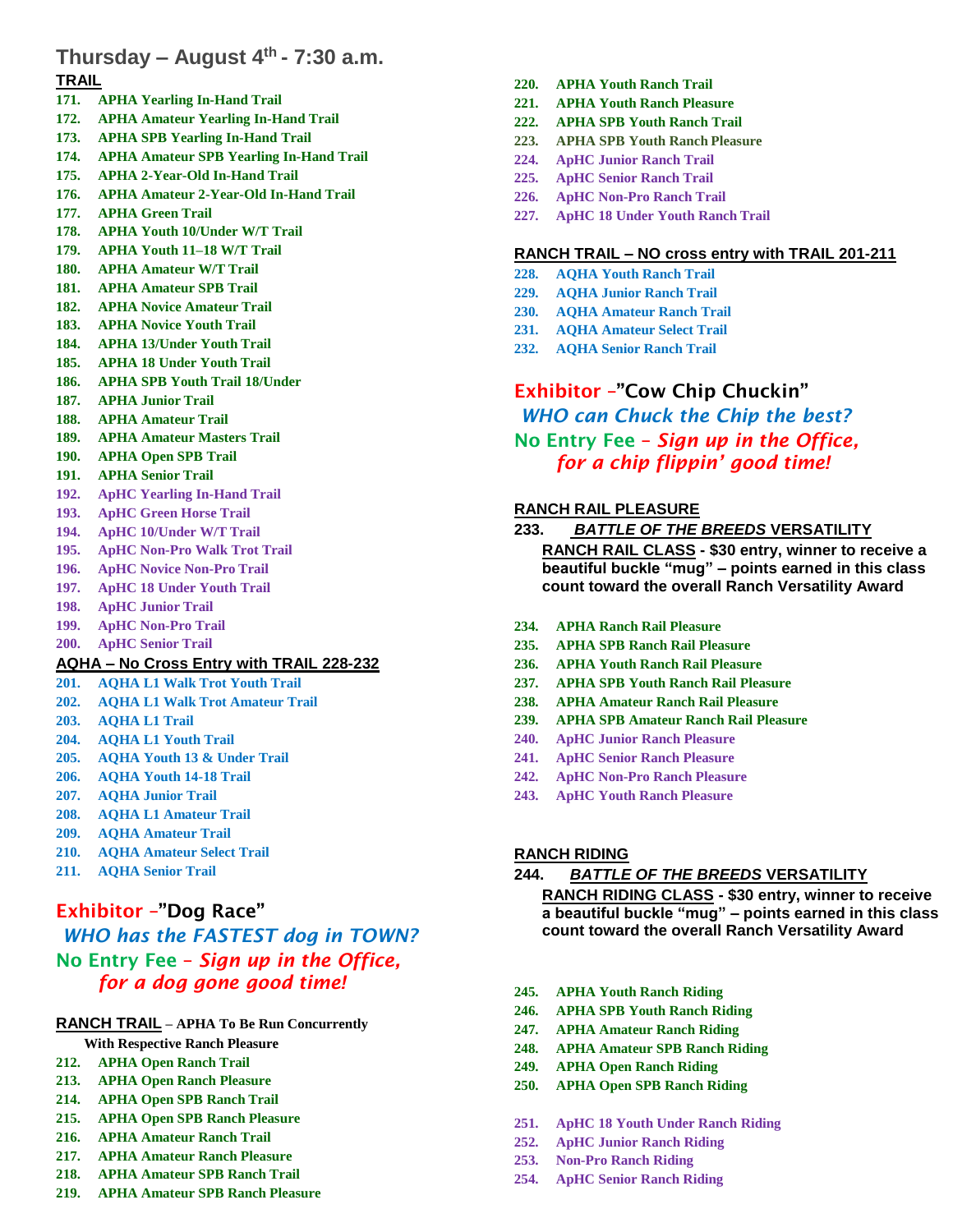- **255. AQHA L1 Youth Ranch Riding**
- **256. AQHA Youth Ranch Riding**
- **257. AQHA L1 Ranch Riding**
- **258. AQHA L1 Amateur Ranch Riding**
- **259. AQHA Amateur Ranch Riding**
- **260. AQHA Junior Ranch Riding**
- **261. AQHA Amateur Select Ranch Riding**
- **262. AQHA Senior Ranch Riding**

## **263.** *BATTLE OF THE BREEDS* **VERSATILITY**

**RANCH CONFORMATION CLASS - \$30 entry, winner to receive a beautiful buckle "mug" – points earned in this class count toward the overall Ranch Versatility Award**

## **APHA RANCH CONFORMATION**

**To qualify for this class: Horse must have competed in any APHA Ranch Class 161-166, 212-223, 234-239, 245-250. Cannot cross enter in Halter classes 9-41**

- **264. APHA Youth/SPB Ranch Conformation**
- **265. APHA Amateur/SPB Ranch Conformation**
- **266. APHA Open Ranch Conformation**
- **267. APHA Open SPB Ranch Conformation**

**High Point Ranch Horse awards**

**Thank you to all our sponsors!**

*State Line Tack® is proud to be a partner in support of the Summer Color Classic. To celebrate, use code SLT2515 to receive 25% off your order and a \$15 e-Certificate with any order over \$79.*



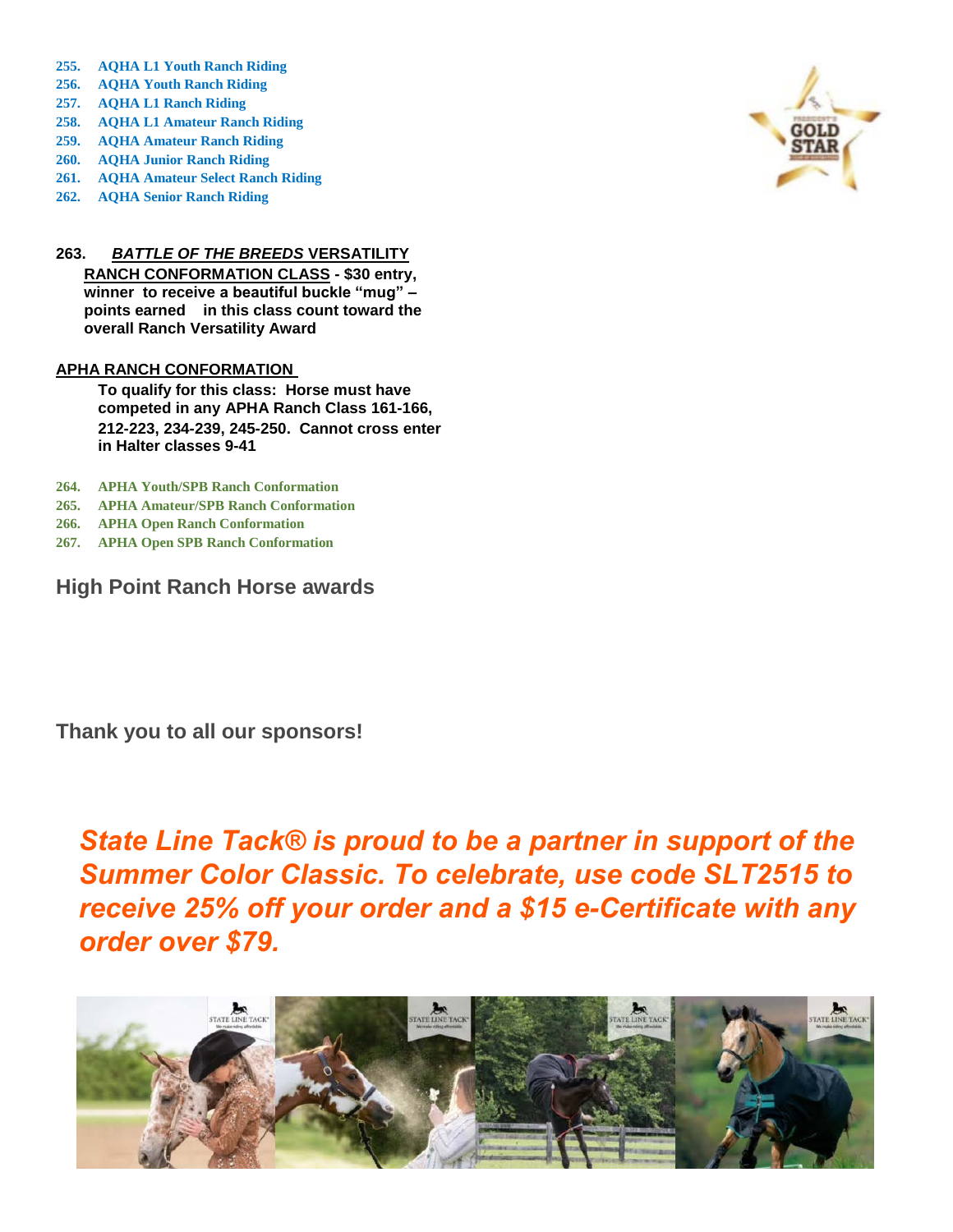## **Friday – August 5th – 7:30 a.m. HUNTER HACK**

- **268. APHA Green Hunter Hack**
- **269. APHA Amateur Hunter Hack**
- **270. APHA Hunter Hack 18/Under**
- **271. APHA Hunter Hack All Ages**
- **272. ApHC Junior Hunter Hack**
- **273. ApHC Non-Pro Hunter Hack**
- **274. ApHC Senior Hunter Hack**
- **275. AQHA Level 1 Hunter Hack**
- **276. AQHA Amateur Hunter Hack**
- **277. AQHA Youth Hunter Hack**
- **278. AQHA Hunter Hack All Ages**

## **HUNTER UNDER SADDLE**

**279. PAID WARM UP HUS CLASS – enter at the gate or in the office**

## **280.** *BATTLE OF THE BREEDS* **VERSATILITY HUNTER UNDER SADDLE CLASS \$30 entry, winner to receive a beautiful buckle "mug" – points earned in this class count toward the overall Versatility Award**

- **281. APHA 10/Under W/T Hunter Under Saddle**
- **282. APHA Youth 11–18 W/T Hunter Under Saddle**
- **283. APHA Amateur W/T Hunter Under Saddle**
- **284. APHA Novice Youth Hunter Under Saddle**
- **285. APHA 13/Under Youth Hunter Under Saddle**
- **286. APHA 18 Under Youth Hunter Under Saddle**
- **287. APHA SPB Youth Hunter Under Saddle 18/Under**
- **288. APHA Green Hunter Under Saddle**
- **289. APHA 2YO Open Hunter Under Saddle**
- **290. APHA Novice Amateur Hunter Under Saddle**
- **291. APHA Amateur Hunter Under Saddle**
- **292. APHA Amateur Masters Hunter Under Saddle**
- **293. APHA Junior Hunter Under Saddle**
- **294. APHA 3YO Open Hunter Under Saddle**
- **295. APHA Amateur SPB Hunter Under Saddle**
- **296. APHA Senior Hunter Under Saddle**
- **297. APHA SPB Hunter Under Saddle**
- **298. ApHC 10/Under W/T Hunter Under Saddle**
- **299. ApHC Non-Pro W/T Hunter Under Saddle**
- **300. ApHC Novice Youth 18/U Hunter Under Saddle**
- **301. ApHC Youth 18/U Hunter Under Saddle**
- **302. ApHC Novice Non-Pro Hunter Under Saddle**
- **303. ApHC Non-Pro Hunter Under Saddle**
- **304. ApHC Junior Hunter Under Saddle**
- **305. ApHC Green Hunter Under Saddle**
- **306. ApHC Senior Hunter Under Saddle**
- **307. ApHC 2-Yr-Old Snaffle Bit Hunter Under Saddle**
- **308. ApHC 3-Yr-Old Snaffle Bit Hunter Under Saddle**
- **309. AQHA L1 Walk Trot Youth Hunter Under Saddle**
- **310. AQHA L1 Walk Trot Am Hunter Under Saddle 311. AQHA L1 Hunter Under Saddle**
- **312. AQHA L1 Youth Hunter Under Saddle**
- **313. AQHA Youth 13 & Under Hunter Under Saddle**
- **314. AQHA Youth 14-18 Hunter Under Saddle**
- **315. AQHA Junior Hunter Under Saddle**
- **316. AQHA L1 Amateur Hunter Under Saddle**
- **317. AQHA Amateur Hunter Under Saddle**
- **318. AQHA Amateur Select Hunter Under Saddle**
- **319. AQHA Senior Hunter Under Saddle**

## **HUNT SEAT EQUITATION**

- **320. APHA 10/Under W/T Hunt Seat Equitation**
- **321. APHA Youth 11-18 W/T Hunt Seat Equitation**
- **322. APHA Amateur W/T Hunt Seat Equitation**
- **323. APHA Novice Youth Hunt Seat Equitation**
- **324. APHA 13/Under Youth Hunt Seat Equitation**
- **325. APHA 18 Under Youth Hunt Seat Equitation All Paint Registry**
- **326. APHA Novice Amateur Hunt Seat Equitation**
- **327. APHA Amateur Hunt Seat Equitation All Paint Registry**
- **328. APHA Amateur Masters Hunt Seat Equitation All Paint Registry**
- **329. ApHC 10/Under W/T Hunt Seat Equitation**
- **330. ApHC Non-Pro W/T Hunt Seat Equitation**
- **331. ApHC Novice Youth 18/U Hunt Seat Equitation**
- **332. ApHC Youth 18/U Hunt Seat Equitation**
- **333. ApHC Novice Non-Pro Hunt Seat Equitation**
- **336. ApHC Non-Pro Hunt Seat Equitation**
- **337. AQHA L1 Walk Trot Youth Equitation**
- **338. AQHA L1 Walk Trot Amateur Equitation**
- **339. AQHA L1 Youth Equitation**
- **340. AQHA Youth 13 & Under Equitation**
- **341. AQHA Youth 14-18 Equitation**
- **342. AQHA L1 Amateur Equitation**
- **343. AQHA Amateur Equitation**
- **344. AQHA Amateur Select Equitation**

## **SADDLE SEAT PLEASURE/EQUITATION**

- **345. ApHC Open Saddle Seat Pleasure**
- **346. ApHC Non-Pro Saddle Seat Pleasure**
- **347. ApHC Non-Pro Saddle Seat Equitation**

# **EXHIBITOR PARTY!**

**"Hoppy Horse" Races! (Bid on your favorite Trainer to win) Details to be posted! WIN a little Cash and have a great time!**

## **SPEED EVENTS**

- **348.** *BATTLE OF THE BREEDS* **VERSATILITY BARREL RACING CLASS \$30 entry, winner to receive a beautiful buckle "mug" – points earned in this class count toward the overall Versatility Award 349. APHA Youth Barrel Racing 350. APHA Amateur Barrel Racing**
- **351. APHA Open Barrel Racing 352. ApHC Youth Barrel Racing 353. ApHC Non-Pro Barrel Racing 354. ApHC Open Barrel Racing 355. AQHA Youth Barrel Racing 356. AQHA Amateur Barrel Racing 357. AQHA Open Barrel Racing 358. APHA Youth Pole Bending 359. APHA Amateur Pole Bending 360. APHA Open Pole Bending 361. ApHC Youth Pole Bending 362. ApHC Non-Pro Pole Bending 363. ApHC Open Pole Bending**
- **364. AQHA Youth Pole Bending 365. AQHA Amateur Pole Bending**
- **366. AQHA Open Pole Bending**